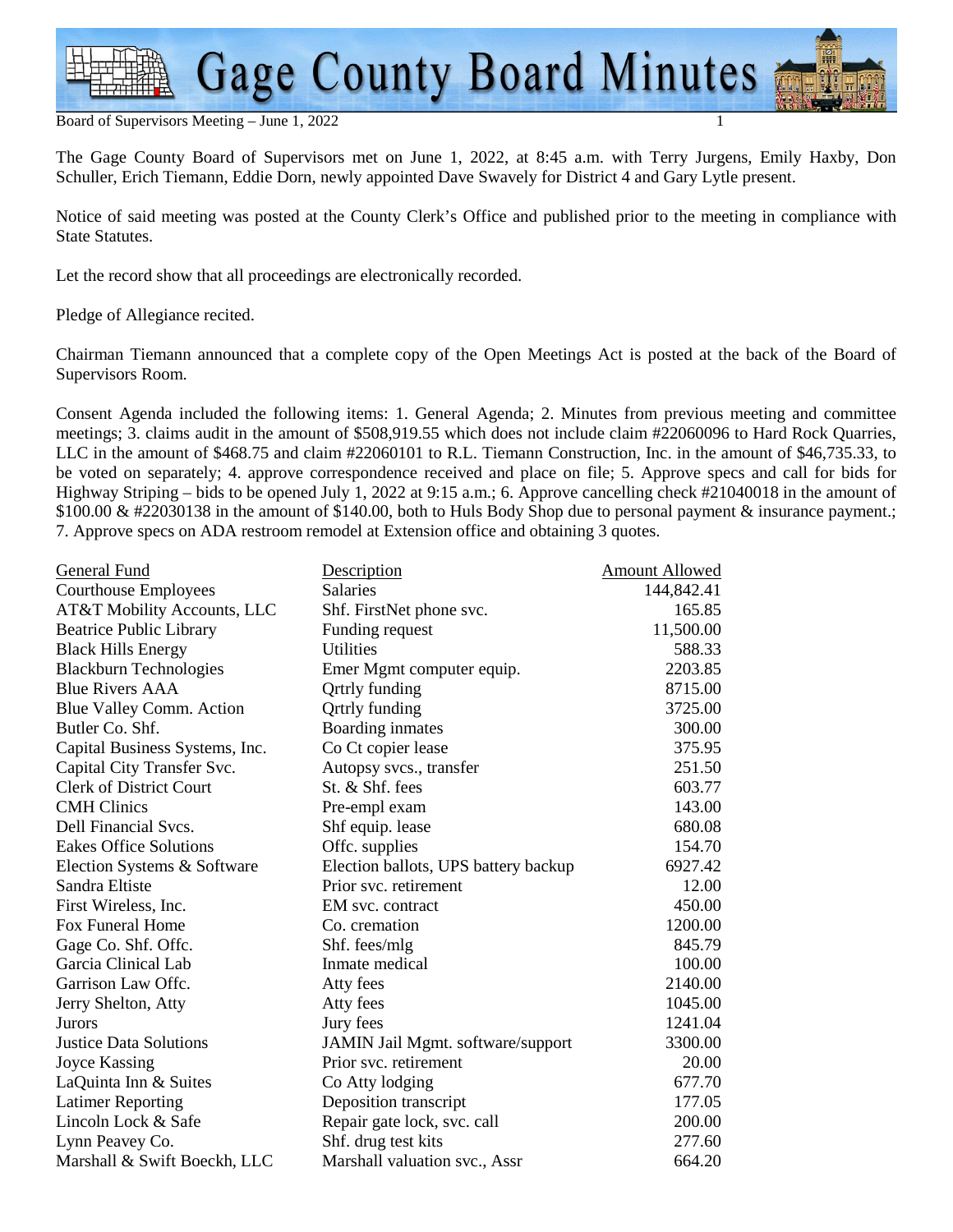## Gage County Board Minutes

Board of Supervisors Meeting – June 1, 2022

| MIPS, Inc.                          | ROD & Clk computers & install            | 1079.07   |
|-------------------------------------|------------------------------------------|-----------|
| NACEB - NE Assn Co Ext. Bds.        | Dues                                     | 100.00    |
| <b>NACO</b>                         | Dues, Bd. Wkshp. Regis.                  | 2868.67   |
| <b>NASASP</b>                       | Dues                                     | 39.00     |
| NE Assn. Co. Clerks, Reg. of Deeds  | Regis. fees                              | 125.00    |
| NE Auditor of Public Accounts       | Co. audit                                | 20,723.28 |
| NE Title Co.                        | Title reports for tax foreclosures       | 650.00    |
| Nelson, Clark & Timan, PC LLO       | Public Defender, Atty fees               | 7011.15   |
| Nesbitt & Associates, Inc.          | Inmate armed security                    | 2585.00   |
| NI Government Svcs., Inc.           | EM maint. Agrmnt                         | 77.39     |
| P.E.R.U.                            | Inmate medical ins.                      | 10,052.00 |
| <b>Priority Printing</b>            | Co Ct env.                               | 1274.60   |
| <b>Psychological Resources</b>      | Inmate evaluation                        | 300.00    |
| $Quill - Ext.$                      | Offc supplies                            | 328.93    |
| Quill – Treas                       | Offc supplies                            | 512.72    |
| Richardson Co. Jail                 | Inmate boarding/medical                  | 2663.72   |
| Riverside Technologies, Inc.        | Anti-virus                               | 1635.39   |
| <b>Security Services</b>            | Monitor Shf. fire alarm                  | 34.00     |
| Slims Body Shop                     | Shf. veh. repair                         | 346.00    |
| Rhonda Specht                       | Witness fees/mlg                         | 50.80     |
| Spectrum                            | EM cable                                 | 10.52     |
| Stephen Kraviec, PC LLO             | Child Support Enf. Atty                  | 2283.86   |
| Summit Food Svc.                    | Jail meal svc.                           | 3747.91   |
| T.O. Haas Tire                      | Grease, oil, repairs                     | 311.35    |
| The Home Depot Pro                  | Janitorial supplies                      | 308.84    |
| Time Warner Cable                   | Prob. phones                             | 272.92    |
| U.S. Bank - Purchase cards          | Equip, supplies, etc.                    | 3572.91   |
| Verizon Wireless - EMS 8923-1       | Wireless phones                          | 215.64    |
| Village of Adams                    | Qrtrly EMS svc.                          | 4500.00   |
| <b>Voss Lighting</b>                | Jail security supplies                   | 133.80    |
| Windstream - Shf.                   | Phones                                   | 1287.48   |
| Windstream $-$ Cths.                | Phones                                   | 3941.82   |
| Windstream - Vets.                  | Phones                                   | 381.43    |
|                                     |                                          |           |
| Road Fund                           |                                          |           |
| <b>Highway Department Employees</b> | Salaries                                 | 45,910.85 |
| Beatrice Concrete Sand & Gravel     | Rock & Gravel                            | 47,381.29 |
| <b>Beatrice Daily Sun</b>           | Subscr.                                  | 298.99    |
| <b>Black Hills Energy</b>           | <b>Utilities</b>                         | 199.52    |
| <b>Bomgaars</b>                     | <b>Supplies</b>                          | 193.61    |
| Capital One, NA                     | Supplies                                 | 82.89     |
| Cather & Sons Const.                | Asphalt                                  | 4794.80   |
| Diversified Drug Testing, LLC       | Drug testing                             | 185.00    |
| Hard Rock Quarries, LLC             | Rock                                     | 468.75    |
| Medical Enterprises, Inc.           | DOT Drug testing panel                   | 140.00    |
| Midwest Petroleum Equipment         | Gasboy installation labor & mobilization | 3925.00   |
| Norris Public Power Dist.           | Utilities                                | 296.84    |
| Pavers, Inc.                        | Cold mix asphalt                         | 237.80    |
| R.L. Tiemann Const., Inc.           | Gravel, hauling                          | 46,735.33 |
| Rock On, Inc.                       | Hauling gravel                           | 9666.08   |
| Rose Equipment, LLC                 | Parts, blades                            | 2421.31   |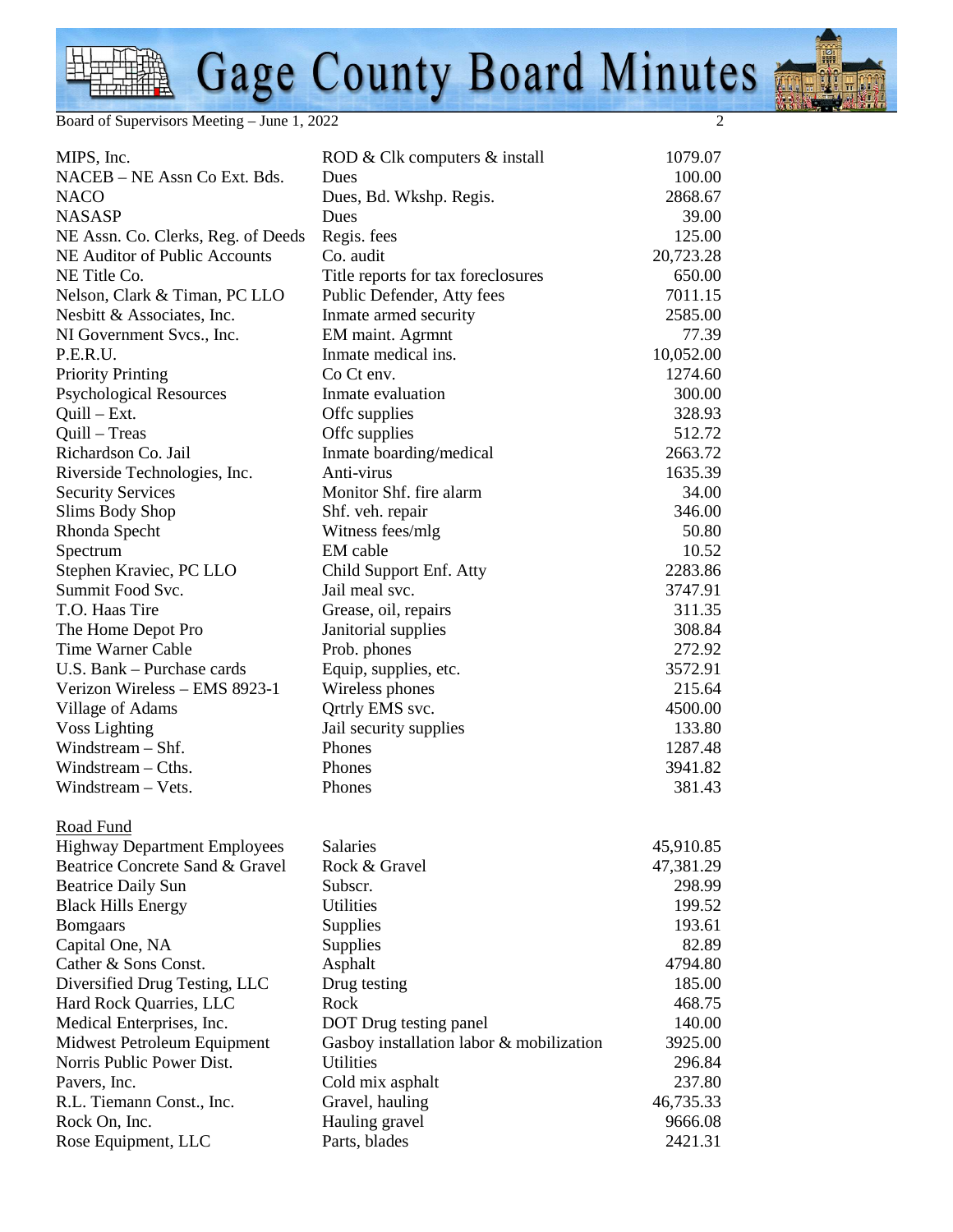## **Gage County Board Minutes**

Board of Supervisors Meeting - June 1, 2022

| Visitor's Promotion Fund                      |                                         |           |
|-----------------------------------------------|-----------------------------------------|-----------|
| Beatrice Area Chamber of Commerce Lodging tax |                                         | 5967.79   |
|                                               |                                         |           |
| Insurance Fund                                |                                         |           |
| Gage County Health Insurance                  | Employee health ins. claims paid        | 52,841.07 |
|                                               |                                         |           |
| General Fund                                  |                                         |           |
| Ameritas                                      | County share of Employees Retirement    | 10,055.92 |
| <b>Security First Bank</b>                    | Co. share of Empl. Soc. Sec. & Medicare | 10,507.28 |
| Gage County Clerk – Health Plan               | Co. share of Empl. health insurance     | 29,148.44 |
|                                               |                                         |           |
| Road Fund                                     |                                         |           |
| Ameritas                                      | County share of Employees Retirement    | 3,098.94  |
| <b>Security First Bank</b>                    | Co. share of Empl. Soc. Sec. & Medicare | 3,365.20  |
| Gage County Clerk – Health Plan               | Co. share of Empl. health insurance     | 11,166.27 |

Motion made by Dorn, seconded by Jurgens to approve the consent agenda. Motion carried 7-0.

Motion made by Jurgens, seconded by Dorn to approve claim #22060096 to Hard Rock Quarries, LLC in the amount of \$468.75 and claim #22060101 to R.L. Tiemann Construction, Inc. in the amount of \$46,735.33, bringing the total amount of claims paid through June 1, 2022 to \$556,123.63. Motion carried 6-0-1 with Tiemann abstaining due to conflict of interest.

No public present for comments or request for future agenda items.

Committee reports were given by Dave Jones on Bldg. & Grounds, Tiemann on Equalization, Jurgens on Finance/Insurance and Road & Bridge, and Lisa Wiegand on Emergency Management.

Motion made by Jurgens, seconded by Dorn to approve recommendation to the Liquor Commission of Donald Esau as the manager for the Gage County Agricultural Society. Motion carried 7-0.

## **RESOLUTION #22-08**

 **WHEREAS,** the County of Gage, Nebraska has a comprehensive development plan; and

**WHEREAS,** the County of Gage, Nebraska has zoning regulations in place which are intended to direct the location of specific uses and provide for proper separation of conflicting uses; and

**WHEREAS,** the County of Gage has seen an interest in additional commercial solar energy conversion panels; and

**WHEREAS,** the County Board of Gage County wishes to study the existing zoning regulations related to this use; and

**WHEREAS,** the likelihood of additional commercial solar energy farms in Gage County is probable, the County Board desires to review regulations which are appropriate for the county and its residents, and

**WHEREAS,** the Gage County Planning Commission shall be directed to review the County Zoning Regulations and to then make specific recommendations for changes to the County Zoning Regulations dealing with commercial solar energy farms before accepting, granting or recommending a conditional use permit for the construction of commercial solar energy farms; and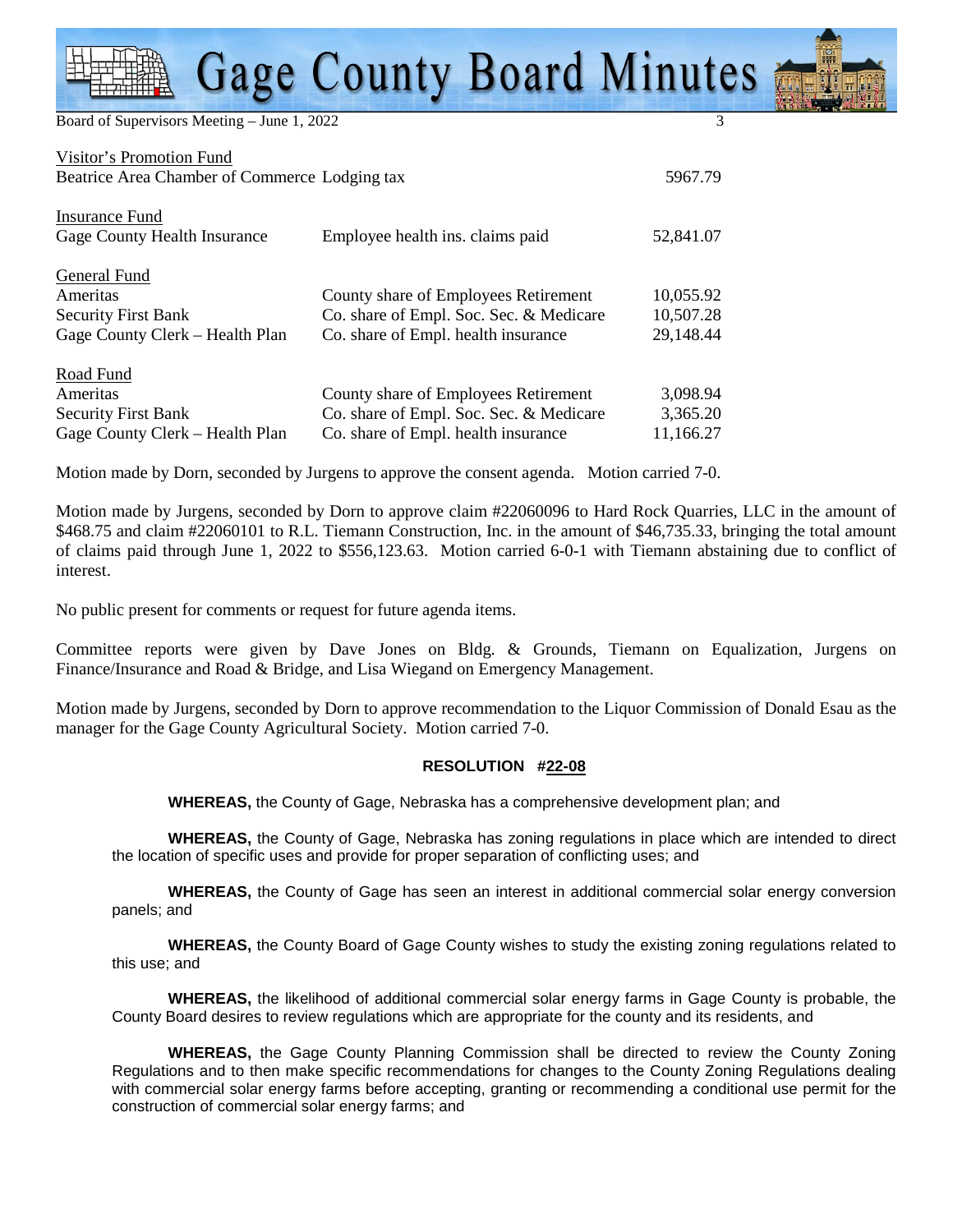

Board of Supervisors Meeting – June 1, 2022 4

**WHEREAS,** the County Board finds that the most appropriate way to work on said regulations is without the possibility of new applications coming forward during a time frame which allows consideration of appropriate commercial solar energy conversion regulations.

**NOW THEREFORE** in consideration of the foregoing statement, the County Board of Gage County, Nebraska, hereby adopts the following resolution:

**"BE IT RESOLVED,** by the County Board of Gage County, Nebraska, that a moratorium on accepting any commercial solar energy farm applications is hereby invoked and approved and shall be in place until such time that the Planning & Zoning Commission has had time to conduct public meetings, including but not limited to public hearings, in direct regards to current and potential changes to regulations pertaining to commercial solar energy farms; and to further allow time for any potential changes to be passed on to the Gage County Board of Supervisors for review, approval, or disapproval with the same previously mentioned considerations as allowed for the Planning and Zoning commission."

**"BE IT FURTHER RESOLVED,** that the Board of Supervisors of Gage County, Nebraska, hereby directs the Gage County Planning & Zoning Commission to review the county zoning regulations, to conduct any hearings, if necessary and to make specific recommendations for changes to the county zoning regulations dealing with commercial solar energy before accepting, granting or recommending a conditional use permit for the construction of commercial solar energy farms.

 "**BE IT FURTHER RESOLVED,** that the said moratorium extension shall become effective as of the date of the approval of this Resolution."

Motion made by Haxby seconded by Dorn to adopt the foregoing Resolution. All members present as listed and voted as follows:

Yea: Jurgens, Haxby, Tiemann, Dorn, Swavely, Lytle

Nay: Schuller

/s/ Erich Tiemann Chairman

Subscribed and sworn to before me this  $1<sup>st</sup>$  day of June, 2022.

/s/ Dawn Hill

Gage County Clerk

Motion made by Haxby, seconded by Dorn to approve adopting Resolution #22-08 extending the moratorium on Commercial Solar Permits, set to expire on June 30, 2022, to until the regulations have been reviewed and approved by the Gage County Board. Motion carried 6-1 with Schuller voting nay.

Recess at 9:21 a.m. Reconvened at 9:36 a.m. with all members previously listed present.

Nicholas Andrews, 430 S 103rd Lane, Adams NE, with CCSolutions (City County Solutions) and Clint Victor, Avoca IA (by phone), gave a presentation on workforce housing for the county. Points included in the presentation were: many can't afford the down payment on a house; he's partnered with a company from Iowa and they're doing a full assessment starting with county for own & rent to own; after assessment they will begin prospecting and planning the program development considering workforce population, USDA loans, etc.; They asked the county to move ahead with the assessment at a price of \$25,000.00. Later they would then reach out to the other communities. Tiemann explained that NGage and SENDD have similar studies completed and they might want

speak with them to avoid duplication of projects.

Motion made by Dorn, seconded by Schuller to adjourn the Board of Supervisors meeting at 10:20 a.m. Motion carried 7- 0.